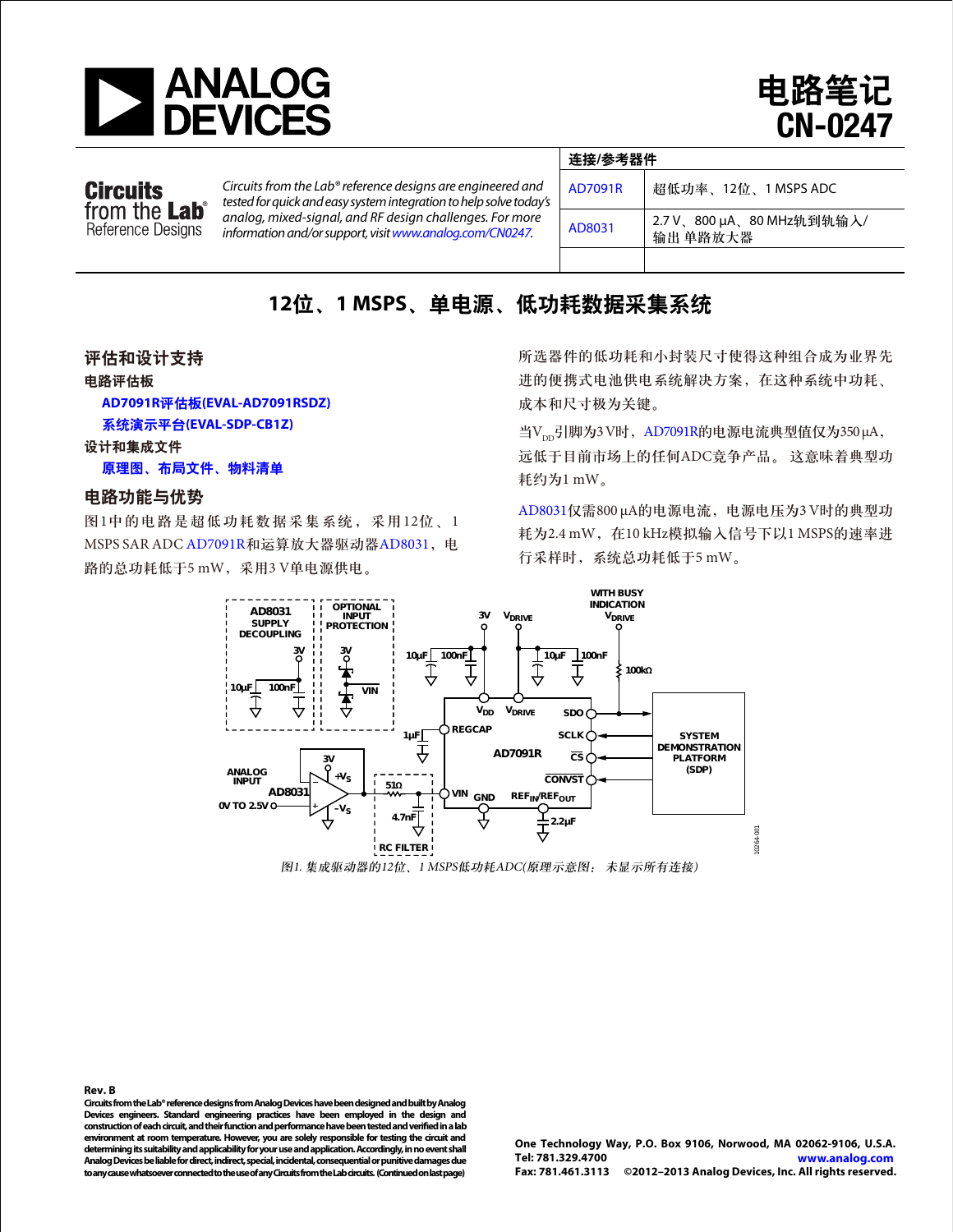#### 电路描述

针对模拟信号,大多数SAR ADC需要合适的输入缓冲器以 获得最佳性能。当内部采样保持开关从保持切换到采样 时,缓冲器可将信号源与ADC输入产生的瞬变相互隔离。 驱动ADC的缓冲器必须从该瞬变中恢复,并在ADC采集时 间之内建立至所需精度。 这在信号源具有高阻抗,并且低 失真和高信噪比极为关键的应用中尤为重要。 因此,选择 合适的缓冲器运算放大器便成为该设计中极为重要的一个 环节。

[AD7091R](www.analog.com/zh/AD7091R)是一款12位、快速、超低功耗、单电源供电ADC, 集成2.5 V内部基准电压源。该器件可采用2.7 V至5.25 V电 源供电。[AD7091R](www.analog.com/zh/AD7091R)的吞吐速率可达1 MSPS。当输入信号为 10 kHz、采样速率为1 MSPS时, 该器件的总功耗约为2.3 mW。

在无需1 MSPS采样频率的应用中,这一数字将下降,因为 [AD7091R](www.analog.com/zh/AD7091R)的功耗与吞吐速率成正比,如表1所示。

可通过降低转换器的吞吐速率而进一步降低功耗。表1显 示当电源为3 V且器件工作在普通模式下,[AD7091R](www.analog.com/zh/AD7091R)的典型 功耗与吞吐速率的关系。

表1表示在省电模式下可减少的功耗。当[AD7091R](www.analog.com/zh/AD7091R)工作在 较低的吞吐速率时,省电模式对于大幅度降低电源需求极 为有效。

[AD7091R](www.analog.com/zh/AD7091R)采用小型3 mm × 2 mm、10引脚LFCSP或3 mm × 5 mm、 10引脚MSOP封装。两款封装与同类竞争解决方案相比,大 幅度节省了空间。

[AD8031](www.analog.com/zh/AD8031)是一款低功耗轨到轨输入/输出运算放大器,是驱 动[AD7091R](www.analog.com/zh/AD7091R)合适的放大器。[AD8031](www.analog.com/zh/AD8031)采用2.7 V至12 V电源供 电,支持通过一个供电轨驱动两个IC。[AD8031](www.analog.com/zh/AD8031)带宽为80 MHz, 压摆率为30 V/μs, 达到0.1%精度的建立时间为125 ns。

当采用单电源工作时,[AD8031](www.analog.com/zh/AD8031)的输出可达负供电轨的20 mV 以内。若要达到0V输入的线性度,则[AD8031](www.analog.com/zh/AD8031)需要一个额外 的负电源(参考指南[MT-035\)](http://www.analog.com/MT-035?doc=CN0247.pdf)。

图1显示了简化电路图。使用100 nF和10 μF陶瓷电容可对IC 电源引脚实现良好的接地去耦。将这些电容放置于尽可能 靠近两个IC的电源引脚的位置。

切记,该ADC的模拟输入信号不能超过供电轨300 mV以上。 如果信号超过此电平,内部ESD保护二极管将呈正偏,并 开始向基板内传导电流。在不会导致不可恢复的器件损坏 的条件下,二极管的最大导通电流为10 mA。可通过在VIN 和[AD7091R](www.analog.com/zh/AD7091R)的电源供电轨之间连接一对肖特基二极管达到 保护的作用, 如指南[MT-036](http://www.analog.com/MT-036?doc=CN0247.pdf)中所描述。

 $AD7091R$ 集成了一个内部2.5 V基准电压。针对 $REF_{\text{N}}/REF_{\text{OUT}}$ 引脚的良好去耦可达到指定的性能。REF<sub>N/</sub>REF<sub>OUT</sub>电容的 典型值为2.2 μF。注意高于内部基准源电压的外部基准电压 源同样可以驱动该ADC。

若使用了外部基准电压,则该电压范围必须为2.7 V至Vpp, 并且必须连接REF<sub>IN</sub>/REF<sub>OUT</sub>引脚。调节器旁路(REGCAP)去 耦电容的典型值为1 μF。

施加于VpRIVE输入的电压控制串行接口的逻辑电平电压。 将该引脚连接至逻辑系列的电源电压,该电源电压与  $AD7091R数字输出相连。可将V $_{\text{DRIVE}}$  $AD7091R数字输出相连。可将V $_{\text{DRIVE}}$ 设为1.8 V至V $_{\text{DD}}$ 范围内$$ 的值。V<sub>DRIVE</sub>去耦电容的典型值为100 nF, 与10 μF并联。

若需忙碌指示功能,可在V<sub>DRIVE</sub>和SDO引脚之间连接一个 100 kΩ的上拉电阻。

用于缓冲[AD7091R](www.analog.com/zh/AD7091R)模拟输入的[AD8031](www.analog.com/zh/AD8031)被配置成一个单位增益 缓冲器。在运算放大器的输出级后面连接一个单极点RC滤波 器,以降低带外噪声。RC滤波器的截止频率设为660 kHz。 然而,根据系统吞吐速率的要求,该参数可能有所不同。 对于[AD7091R](www.analog.com/zh/AD7091R)未工作在最大吞吐速率下的系统,可降低滤 波器的截止频率。取决于模拟信号的输入幅度和失调,可 将[AD8031](www.analog.com/zh/AD8031)运算放大器配置成提供增益、衰减和电平转换, 以匹配ADC模拟输入范围的输入信号摆幅。

|--|--|

| 模式                       | <b>I</b> <sub>DD</sub> | <b>IDRIVE</b> | $I_{AMP}(\mu A)$ | 总电流(μA) | 总功耗(mW) |
|--------------------------|------------------------|---------------|------------------|---------|---------|
| 省电                       | 550 nA                 | 36 nA         | 766              | 767     | 2.3     |
| 静态(上电、输入接地、无时钟)          | 21 µA                  | 81 nA         | 766              | 787     | 2.4     |
| 工作(上电、10 kHz输入、1 MSPS采样) | $368 \mu A$            | $406 \mu A$   | 766              | 1540    | 4.6     |
| 工作(上电、输入接地、1 MSPS采样)     | 344 µA                 | $35 \mu A$    | 766              | 1145    | 3.4     |
| 工作(上电、输入接地、1kSPS采样)      | 57.8 µA                | $18.9 \mu A$  | 766              | 843     | 2.5     |

注意,采样时转换开始脉冲宽度 = 20 ns,  $V_{\text{DD}} = V_{\text{DRIVE}} = 3 V_{\text{o}}$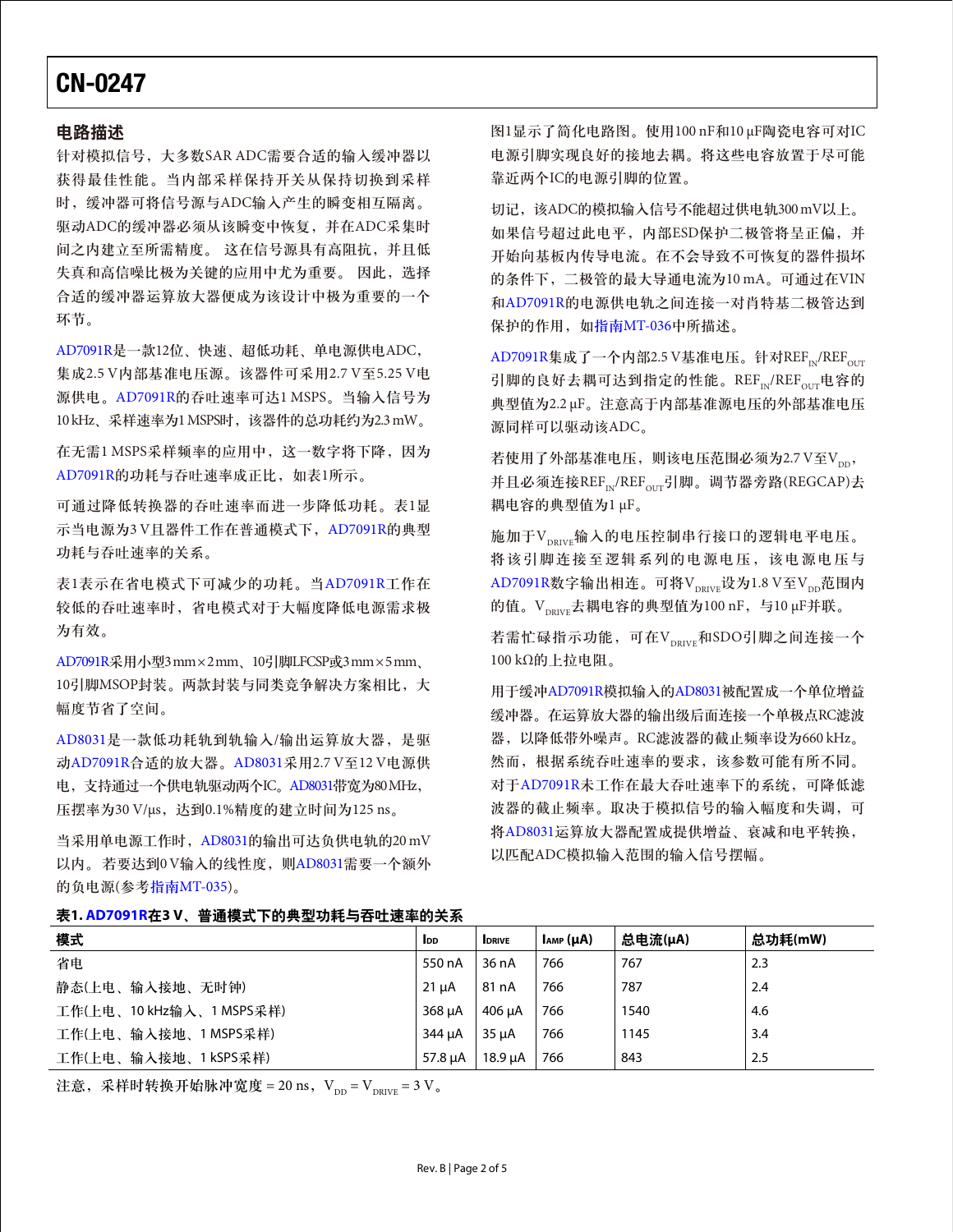图2和图3表示电路的积分非线性(INL)和微分非线性(DNL) 曲线。 注意INL和DNL低于±1 LSB。



图4表示针对8192个样本计算的FFT数据;采样速率为1 MSPS,模拟输入频率为10 kHz。 SNR为70.44 dBFS。



该电路必须构建在具有较大面积接地层的多层印刷电路板 (PCB)上。为实现最佳性能,必须采用适当的布局、接地 和去耦技术(请参考指南[MT-031](http://www.analog.com/MT-031?doc=CN0247.pdf)、指南[MT-101](http://www.analog.com/MT-101?doc=CN0247.pdf)以及[CN-0247](http://www.analog.com/CN0247-DesignSupport?doc=CN0247.pdf) [设计支持包中](http://www.analog.com/CN0247-DesignSupport?doc=CN0247.pdf)展示的[AD7091R](www.analog.com/zh/AD7091R)评估板布局)。

根据应用和传感器的具体要求,可以更改[AD7091R](www.analog.com/zh/AD7091R)和[AD8031](www.analog.com/zh/AD8031) 周围的器件值。例如,可配置缓冲器以提供增益和失调,并 且RC滤波器的截止频率可根据采样频率和输入频率而变化。

有关完整的文档包,包括原理图、电路板布局以及物料清单 (BOM),请参考http://www.analog.com/CN0247-DesignSupport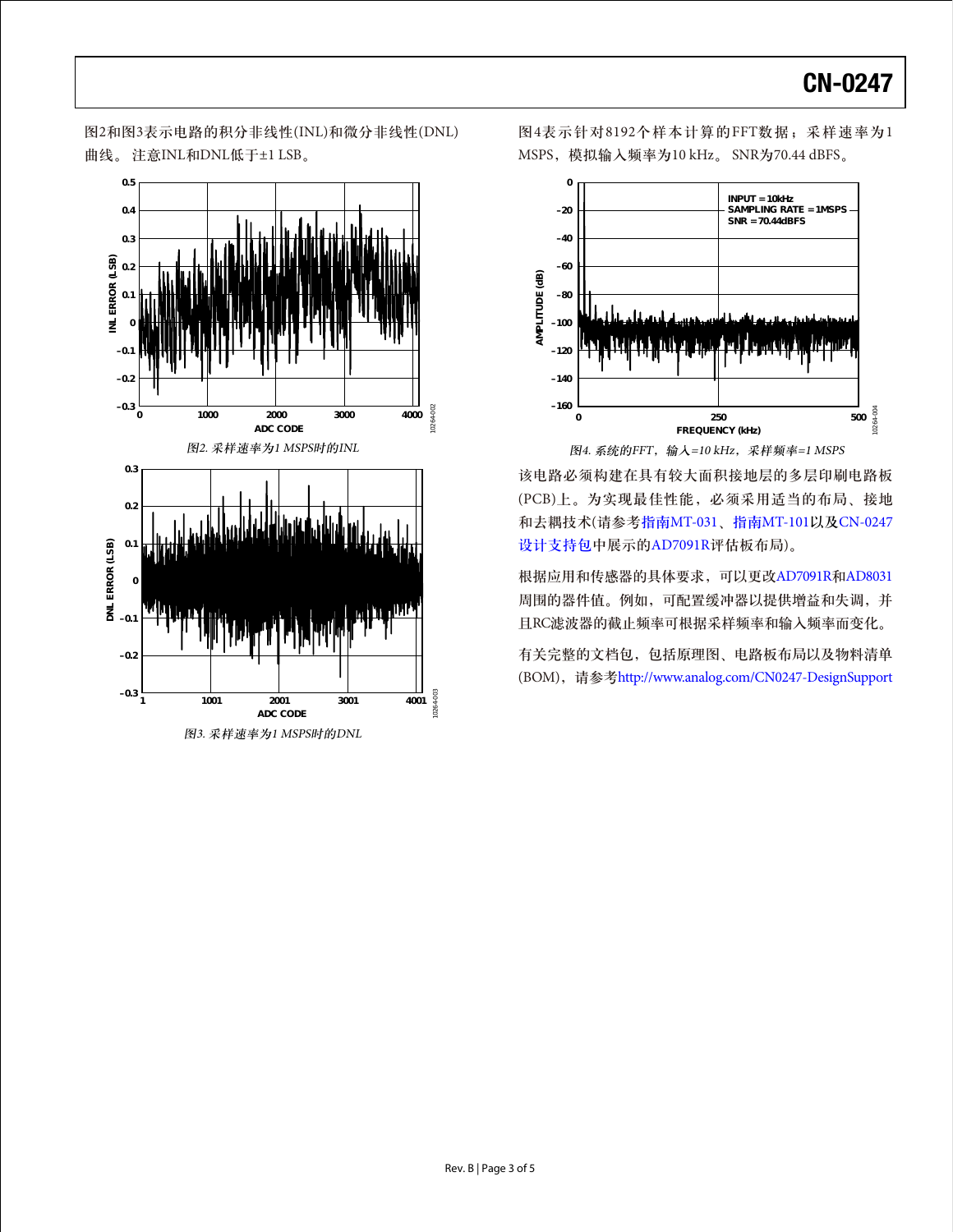## 电路评估与测试

为了评估和测试[AD7091R](www.analog.com/zh/AD7091R)与本电路笔记所述电路, 我们开 发了评估板[EVAL-AD7091RSDZ](http://www.analog.com/zh/evaluation/EVAL-AD7091R/eb.html?doc=CN0247.pdf)。有关详细的原理图和用 户指南,请参考[EVAL-AD7091RSDZ](http://www.analog.com/zh/evaluation/EVAL-AD7091R/eb.html?doc=CN0247.pdf)文档。图5显示测试设 置的功能框图。

### 设备要求

为测试该电路,需要如下设备:

- [EVAL-AD7091RSDZ](http://www.analog.com/zh/evaluation/EVAL-AD7091R/eb.html?doc=CN0247.pdf)评估板(包括软件和9 V直流壁式电源 适配器)
- [EVAL-SDP-CB1Z](http://www.analog.com/zh/system-demonstration-platform/controller-boards/evaluation/SDP-B/eb.html)系统演示平台电路板
- 一个低失真信号发生器, 如Agilent 81150A或Audio Precision System Two 2322
- 带USB 2.0端口的PC,运行Windows® XP、Windows Vista 或Windows 7(32位或64位)
- 电源:9 V直流壁式电源适配器(包括在评估板中,外部 3 V / 50 mA直流电源)

### 设置

连接任何硬件之前,确保[EVAL-AD7091RSDZ](http://www.analog.com/zh/evaluation/EVAL-AD7091R/eb.html?doc=CN0247.pdf)评估板上的 连接位置如下:

- LK1: 位置A(选择[AD8031](www.analog.com/zh/AD8031)作为输入缓冲器)
- LK2: 位置A(输入J5连接至输入缓冲器)
- LK5: 位置A(使能外部V $_{\text{DRIVE}}$ 源)
- LK6: 位置B(使能外部V<sub>DD</sub>源)

之后,根据评估板文档中所述连接硬件并安装软件。

### 测试

请参考评估板文档,查看如何运行本电路笔记中所述各种 测试的完整描述。



图5. 测试设置功能框图